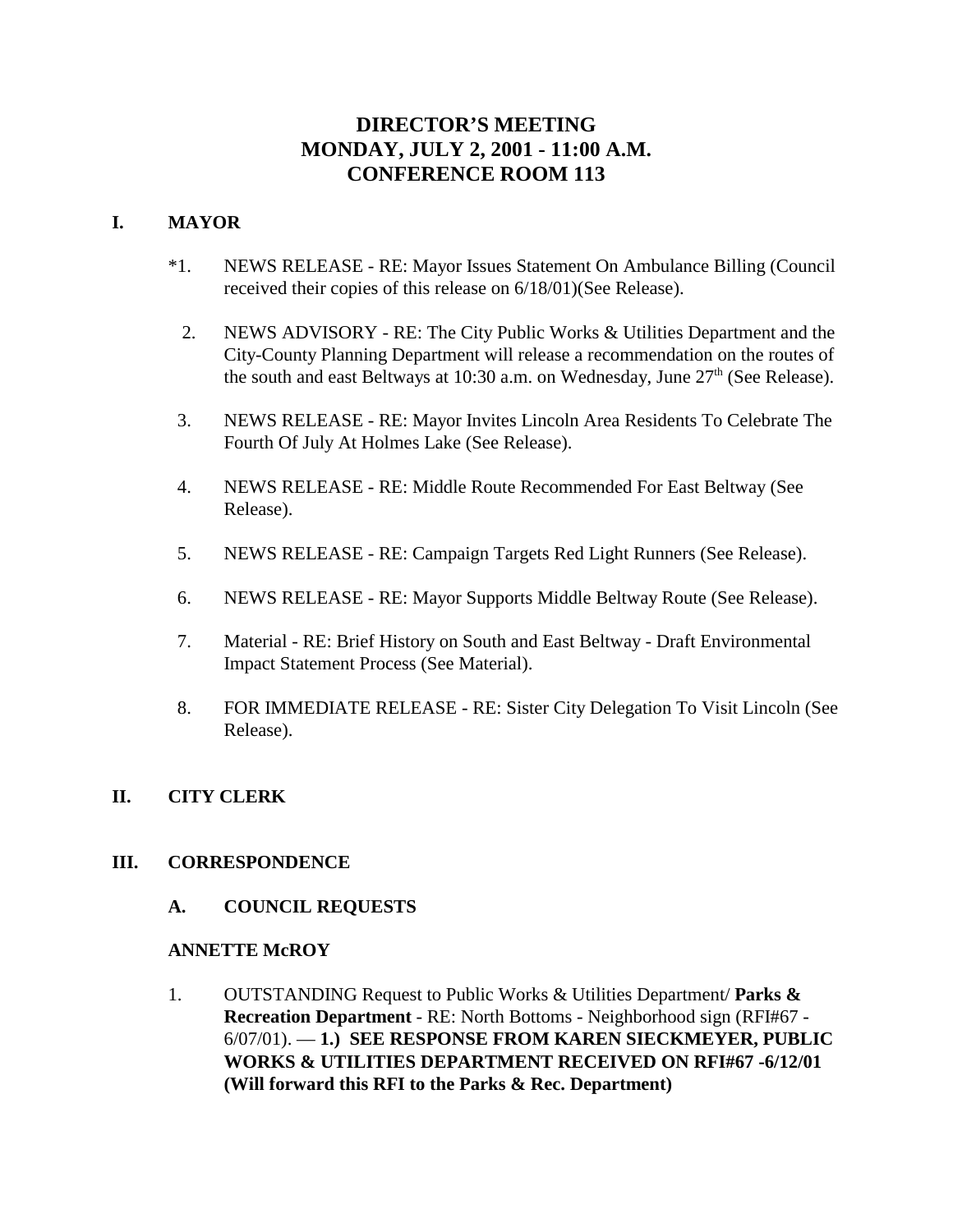- 2. OUTSTANDING Request to Planning Department /Building & Safety Department - RE: Plans & permits for 1311 New Hampshire (RFI#68 -6/07/01). — **1.) SEE RESPONSE FROM CHUCK ZIMMERMAN, BUILDING & SAFETY DEPARTMENT RECEIVED ON RFI#68 - 6/12/01** — **2.) SEE RESPONSE FROM ED ZIMMER, PLANNING DEPARTMENT RECEIVED ON RFI#68 - 6/25/01**
- 3. OUTSTANDING Request to Police Department RE: Policy on issuing tickets for people drinking in the park (RFI#70-6/07/01)
- 4. OUTSTANDING Request to Health Department RE: Complaint about property at 2621 "R" Street (RFI#71-6/07/01)
- 5. OUTSTANDING Request to Fire Department, Chief Spadt RE: The Hospital Rotation Policy (RFI#72-6/12/01). — **1.) SEE RESPONSE FROM FIRE CHIEF SPADT RECEIVED ON RFI#72 - 6/28/01**

#### **COLEEN SENG**

- 1. OUTSTANDING Request to Health-Animal Control RE: Concerned about someone and their dogs dumping on her property (RFI#842 - 5/07/01). — **1.) SEE RESPONSE FROM JIM WEVERKA, CHIEF ANIMAL CONTROL RECEIVED ON RFI#842 - 6/26/01**
- 2. OUTSTANDING Request to Fire Department RE: Concerns about "cameras" at intersections (RFI#847 - 6/04/01). — **1.) SEE RESPONSE FROM FIRE CHIEF SPADT RECEIVED ON RFI#847 - 6/28/01**
- 3. OUTSTANDING Request to Police Department RE: Suggestion for Police writing tickets around Northeast High School (RFI#855-6/11/01). — **1.) SEE RESPONSE FROM CAPTAIN SRB, POLICE DEPARTMENT RECEIVED ON RFI#855 - 6/25/01)**
- 4. Request to Public Works & Utilities Department, Allan Abbott/Weed Control, Russell Shultz - RE: The City Weed Ordinance (RFI#858 - 6/19/01). — **1.) SEE RESPONSE FROM RUSS SHULTZ, WEED CONTROL RECEIVED ON RFI#858 - 6/26/01**
- 5. OUTSTANDING Request to Building & Safety Department/ OR Planning Department - RE: Complaint about the smell behind her house (RFI#859 - 6/19/01). — **1.) SEE RESPONSE FROM RAY HILL, PLANNING DEPARTMENT RECEIVED ON RFI#859 - 6/22/01 (This is a Building & Safety issue) — 2.) SEE RESPONSE FROM CHUCK ZIMMERMAN, BUILDING & SAFETY DEPARTMENT RECEIVED ON RFI#859 - 6/27/01**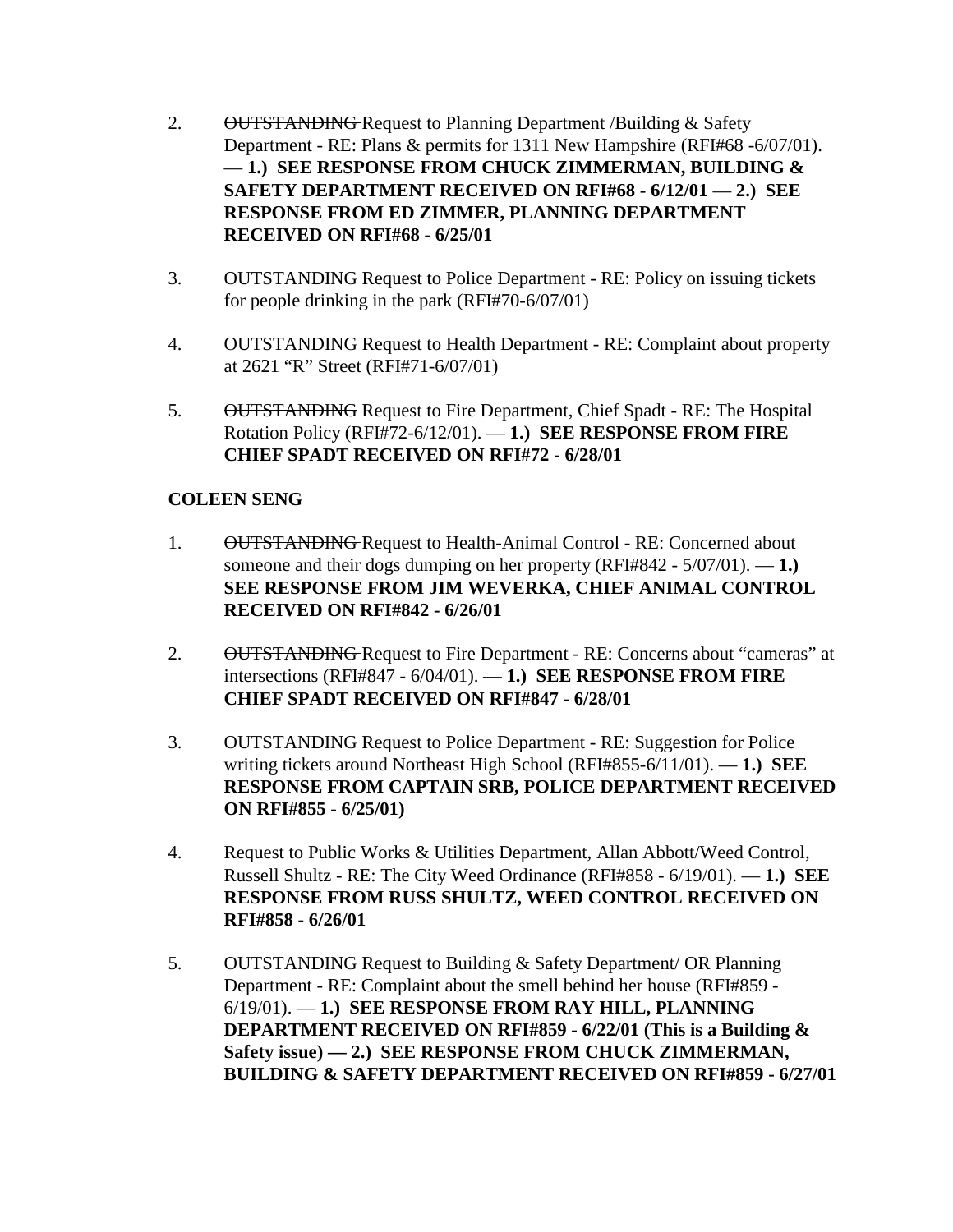- 6. Request to Health Department/Police Department RE: The scrap newsprint and the owner of the business (RFI#860 - 6/25/01)
- 7. Request to Finance Department/Mayor's Office/Public Works & Utilities Department - RE: Property taxes and garbage hauling (RFI#861 - 6/25/01). — **1.) SEE RESPONSE FROM DON HERZ, FINANCE DIRECTOR RECEIVED ON RFI#861 - 6/28/01**
- 8. Response from Jim Visger, Public Works & Utilities Department received on 6/26/01 to RFI#846 - RE: Concerns about a couple of things - sidewalk, tree, street & alley - Responded to Items 2 & 3 (See Response).

### **JON CAMP**

- 1. OUTSTANDING Request to Don Herz, Finance Director/Fire Chief Mike Spadt RE: Reports on the Lincoln Fire and Rescue revenue and activity (RFI#58- 5/25/01). — **1.) SEE RESPONSE FROM DON HERZ, FINANCE DIRECTOR RECEIVED ON RFI#58 - 6/20/01**
- 2. Request to Georgia Glass, Personnel Director RE: Lincoln Fire and Rescue (RFI#59 - 6/21/01)
- 3. Request to Dana Roper, City Attorney RE: Lincoln Fire and Rescue (RFI#60 6/21/01)
- 4. Request to Fire, Chief Spadt RE: Lincoln Fire and Rescue (RFI#61 6/21/01)
- 5. Request to Doug Thomas, Information Services RE: Lincoln Fire and Rescue (RFI#62 - 6/21/01)
- 6. Request to Don Herz, Finance Director RE: Lincoln Fire and Rescue (RFI#63 6/21/01)
- 7. Request to Steve Hubka, Budget RE: Occupation tax (RFI#64 6/27/01)

#### **TERRY WERNER**

- 1. OUTSTANDING Request to Chief Spadt, Fire Department RE: EMS vehicles in route to an emergency - Old Cheney (RFI#7 - 6/08/01). — **1.) SEE RESPONSE FROM FIRE CHIEF SPADT RECEIVED ON RFI#7 - 6/28/01**
- 2. OUTSTANDING Request to **Law Department** /Russell Shultz, Weed Control RE: The City Weed Ordinance (RFI#9 - 6/13/01). **— 1.) SEE RESPONSE FROM RUSS SHULTZ, WEED CONTROL RECEIVED ON RFI#9 - 6/18/01**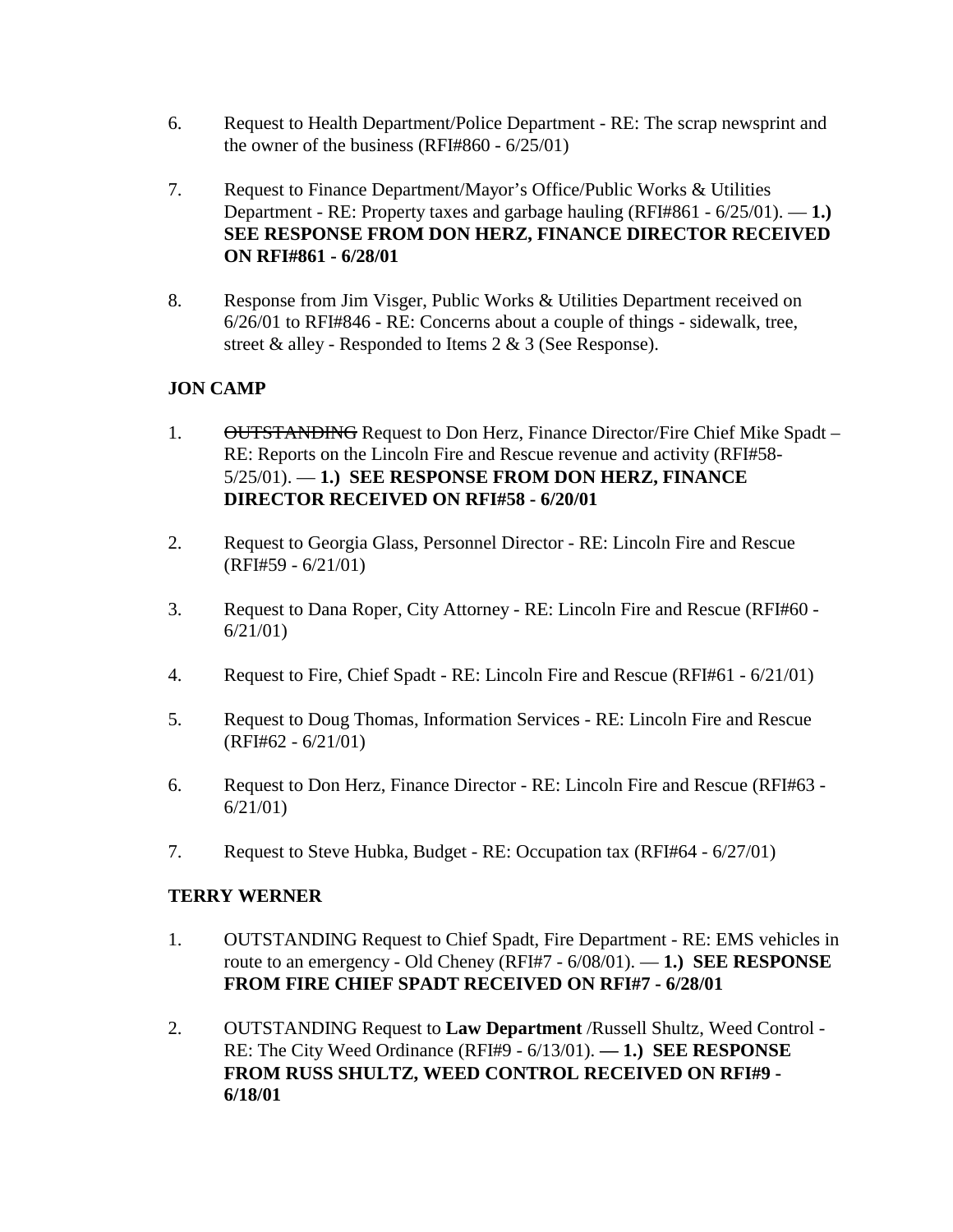- 3. Request to Public Works & Utilities Department, Sidewalks RE: Inspect & repair sidewalk - 2411 S.  $76<sup>th</sup>$  Street (RFI#10 - 6/21/01)
- 4. Request to Parks & Recreation Department, Forestry RE: About a 100 Year old tree that is going to be removed (RFI#11 - 6/28/01)

### **GLENN FRIENDT**

- 1. OUTSTANDING Request to Fire Chief Spadt RE: Ambulance fund and service (RFI#1 - 6/13/01). — **1.) SEE RESPONSE FROM FIRE CHIEF SPADT RECEIVED ON RFI#1 - 6/28/01**
- 2. OUTSTANDING Request to Georgia Glass, Director of Personnel Department -RE: EMS Business Manager Position (RFI#3 - 6/19/01). — **1.) SEE RESPONSE FROM GEORGIA GLASS, PERSONNEL DIRECTOR RECEIVED ON RFI#3 - 6/26/01**

### **JONATHAN COOK**

- 1. Request to Planning Department/Public Works/Fire/Law Department RE: Lazy Acres Annexation - Pine Lake Rd. Vacation (RFI#38 - 6/13/01). — **1.) SEE RESPONSE FROM MIKE DEKALB, PLANNING DEPARTMENT RECEIVED ON RFI#38 -6/20/01 — 2.) SEE RESPONSE FROM DENNIS BARTELS, PUBLIC WORKS & UTILITIES DEPARTMENT RECEIVED ON RFI#38 - 6/20/01** — **3.) SEE RESPONSE FROM FIRE CHIEF SPADT RECEIVED ON RFI#38 - 6/28/01**
- 2. OUTSTANDING Request to LES/Public Works & Utilities Department RE: Banners on utility or light poles (RFI#39 - 6/15/01)
- 3. Request to Public Works & Utilities Department/Building & Safety Department RE: Sewer Line Connection (RFI#40 - 6/20/01)**. — 1.) SEE RESPONSE FROM RON PEERY, BUILDING & SAFETY DEPARTMENT RECEIVED ON RFI#40 - 6/27/01**

#### **B. DIRECTORS AND DEPARTMENT HEADS**

#### **COUNTY COMMISSIONERS**

\*1. Memo from Kathy Campbell - RE: Conflict of Interest, Beltway Decision (See Material).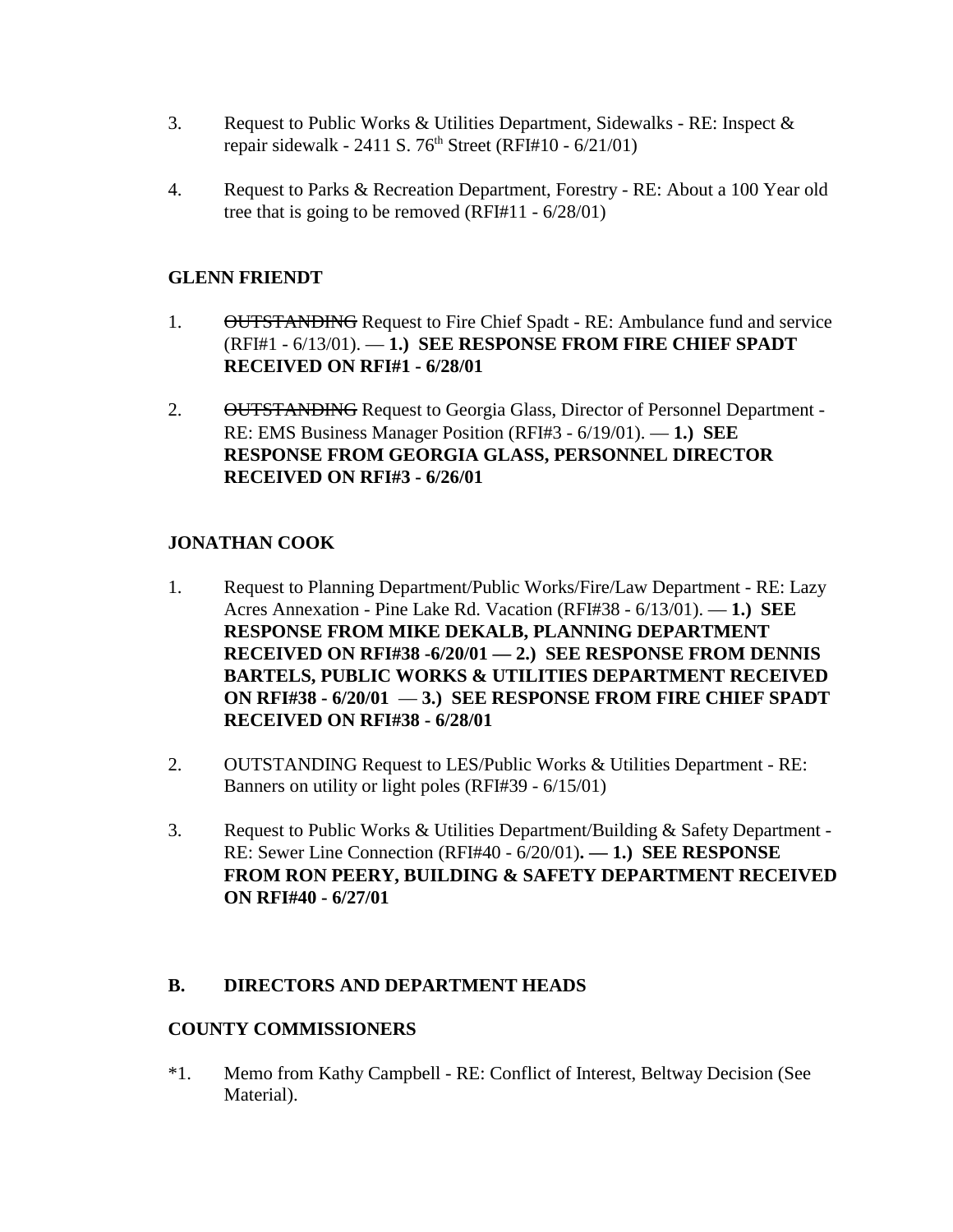#### **FINANCE/CITY TREASURER**

- \*1. Material from Don Herz & Melinda Jones RE: Resolution & Finance Department Treasurer of Lincoln, Nebraska Investments Purchased between June 11 and June 15, 2001.
- 2. Material from Don Herz & Melinda Jones RE: Resolution & Finance Department Treasurer of Lincoln, Nebraska Investments Purchased between June 18 and June 22, 2001.

#### **HEALTH DEPARTMENT**

- \*1. NEWS RELEASE RE: Pets And Hot Weather (See Release).
- 2. NEWS RELEASE RE: Hot Weather Alert (See Release).

### **LIBRARY**

\*1. DIRECTOR'S REPORT - Lincoln City Libraries - Statistical Report - Monthly Categorical Report - Fund Balances - May 2001.

#### **PERSONNEL DEPARTMENT**

\*1. Response Letter from Patricia A. Kant to Mike Becker - RE: His E-Mail message indicated that he has over 10 years experience working at Rural Metro including background with patient billing - he offered to help us with billing problems we are experiencing (See Letter).

## **PLANNING**

- \*1. Letter from Jean Walker to Property Owner RE: Wilderness Park Estates South 14<sup>th</sup> & Mockingbird Lane (See Letter).
- \*2. Letter & Material from Kathleen Sellman to Kent Seacrest RE: S. 84<sup>th</sup> & Highway 2 Annexation (See Material).
- \*3. Memo from Kathleen Sellman & Allan Abbott RE: Comprehensive Plan Amendment #94-61: Kawasaki and Wild Rose Lane (See Memo).
- 4. Material from Kathleen Sellman RE: USA Today Article on "Stevens Creek" Settlements (See Material).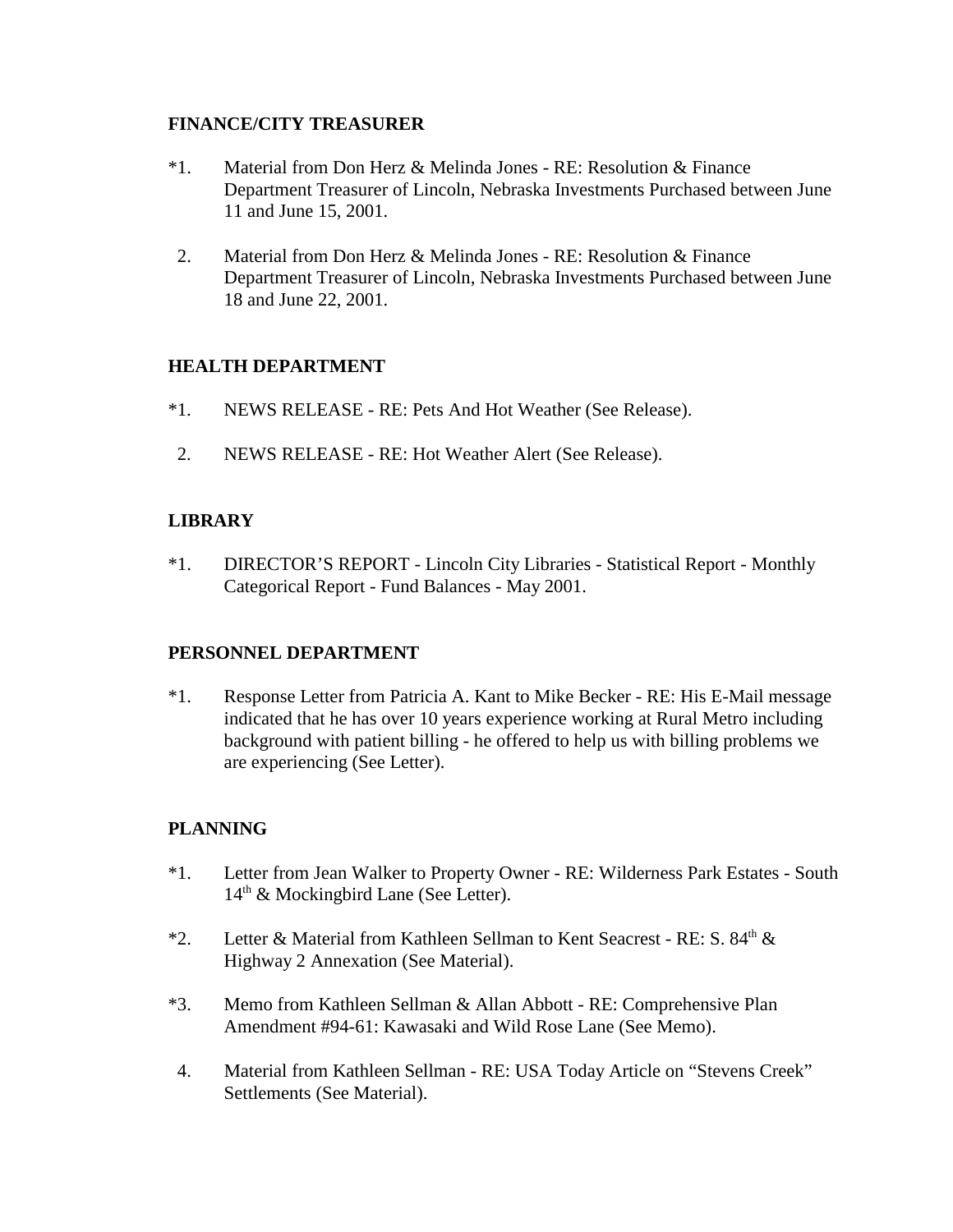- 5. Memo from Allan Abbott & Kathleen Sellman RE: Summary of Recommendation on the South and East Beltway Comprehensive Plan Amendments #94-62 through #94-65 (See Memo).
- 6. Memo from Kathleen Sellman RE: Information for July  $2<sup>nd</sup>$  Common Meeting: Proposed Beltway Schedule (Council copies placed in Thursday's Packet 6/28/01)(Copy of this material is on file in the City Council Office).
- 7. Report RE: Information for South and East Beltway Comprehensive Plan Amendments - Public Comments on South and East Beltway Draft Environmental Impact Statement - March-June, 2001 (Council copies placed in their Thursday Packet on  $6/28/01$ )(Copy of this Report is on file in the City Council Office).

## **PLANNING COMMISSION FINAL ACTION . . . . .**

- \*1. Final Plat No. 01005 Vavrina Meadows  $7<sup>th</sup>$  Addition (So. 20<sup>th</sup> Street and Herel Street) Resolution No. PC-00674.
- \*2. Combined Use Permit/Special Permit No. 18 (Outdoor seasonal sales at So.  $70<sup>th</sup>$  & "A" Streets) Resolution No. PC-00673.

#### **PUBLIC WORKS & UTILITIES DEPARTMENT**

- \*1. Response Letter from James R. Visger to Larry Craig RE: The condition of N. 56<sup>th</sup> Street (See Letter).
- 2. E-Mail from James R. Visger, Manager, Design/Construction to M. Ramos RE: Cotner Water Main Project 'L' to Randolph (See E-Mail).
- 3. Public Works & Utilities Advisory RE: Paving Unit 134 73rd Street, Thurston St. to Cuming St. - June 22, 2001.
- 4. Public Works & Utilities Advisory RE: Sidewalk Repair Advisory (See Advisory).
- 5. Material from Allan Abbott RE: Wastewater Pre-Council for July 2, 2001 (Council copies placed in their Thursday Packet on 6/28/01)(Copy of this material is on file in the City Council Office).
- 6. Public Works & Utilities Advisory RE: Alley Paving District #358 To Start (See Advisory).
- 7. Memo from Margaret Remmenga RE: Parking Fees (See Memo).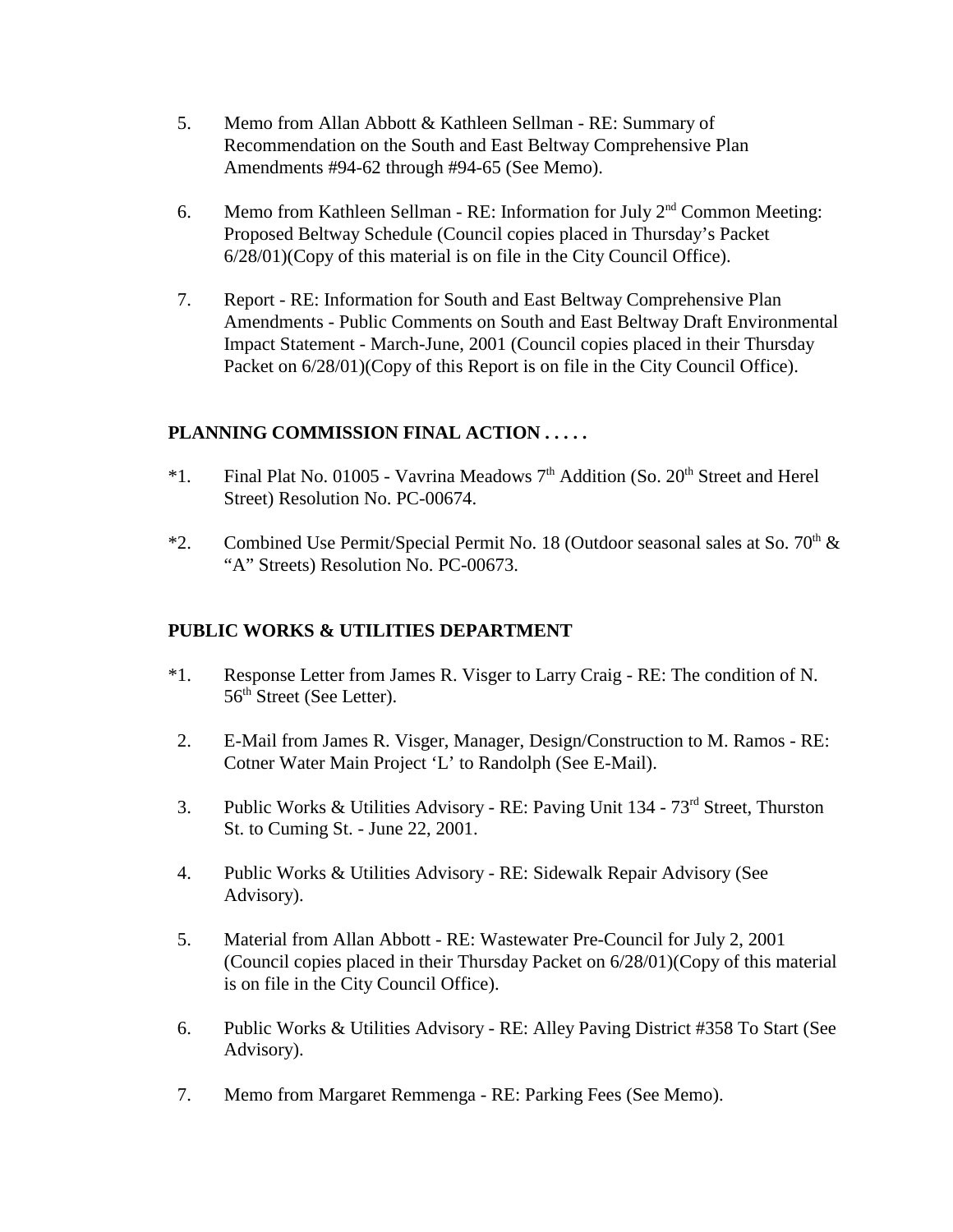#### **C. MISCELLANEOUS**

- \*1. Letter from Lynn Darling RE: Many conferences dealing with current development problems (See Letter).
- \*2. Letter from Scott Miller, Telesis, Inc. RE: The proposal to increase fines on nonmoving violations to Pending status (Council received letter on 6/18/01)(Copy of this letter is on file in the City Council Office).
- \*3. Letter from Alvin L. Lugn, Jr. RE: The Bus Service (See Letter).
- \*4. E-Mail from Bob Hampton RE: The Subdivision of a lot on Mandarin Lane (See E-Mail).
- \*5. Two Letters to Ed Kosola, Realty/Environmental Officer, Federal Highway Administration - RE: The Draft Environmental Impact Statement for the South and East Beltways (See Letters).
- \*6. MEDIA RELEASE from the Community Health Endowment of Lincoln RE: The Community Horizon Awards (See Release).
- \*7. Letter & material from Kevin P. Dugan, State of Nebraska RE: Project No. STPD-34-6(133) - Control No. 12425 - Also Known As: Lincoln West. (See Material).
- \*8. E-Mail from Joel Koch RE: The issue of parking violation increases and heightened enforcement (See E-Mail).
- \*9. Letter from Bradley Brestel to Dan Pudenz, LES RE: A proposed wireless service facility for Nextel Partners, Inc. (See Letter).
- \*10. Letter from Senator Nelson RE: The repeal of the estate tax (See Letter).
- \*11. Letter from Marla A. Payant RE: To express opposition to the proposed far East Route of the Beltway (See Letter).
- \*12. E-Mail from Jeff Eckley RE: Question on why trash removal is not covered in property taxes (See E-Mail).
- \*13. Letter RE: Increasing the parking fines (See Letter).
- 14. Letter from Dr. and Mrs. Daniel Einspahr RE: Outraged by the City's latest decision to yet again consider EC-1-  $105<sup>th</sup>$  Street as a possible sight for the East Beltway plan (See Letter).